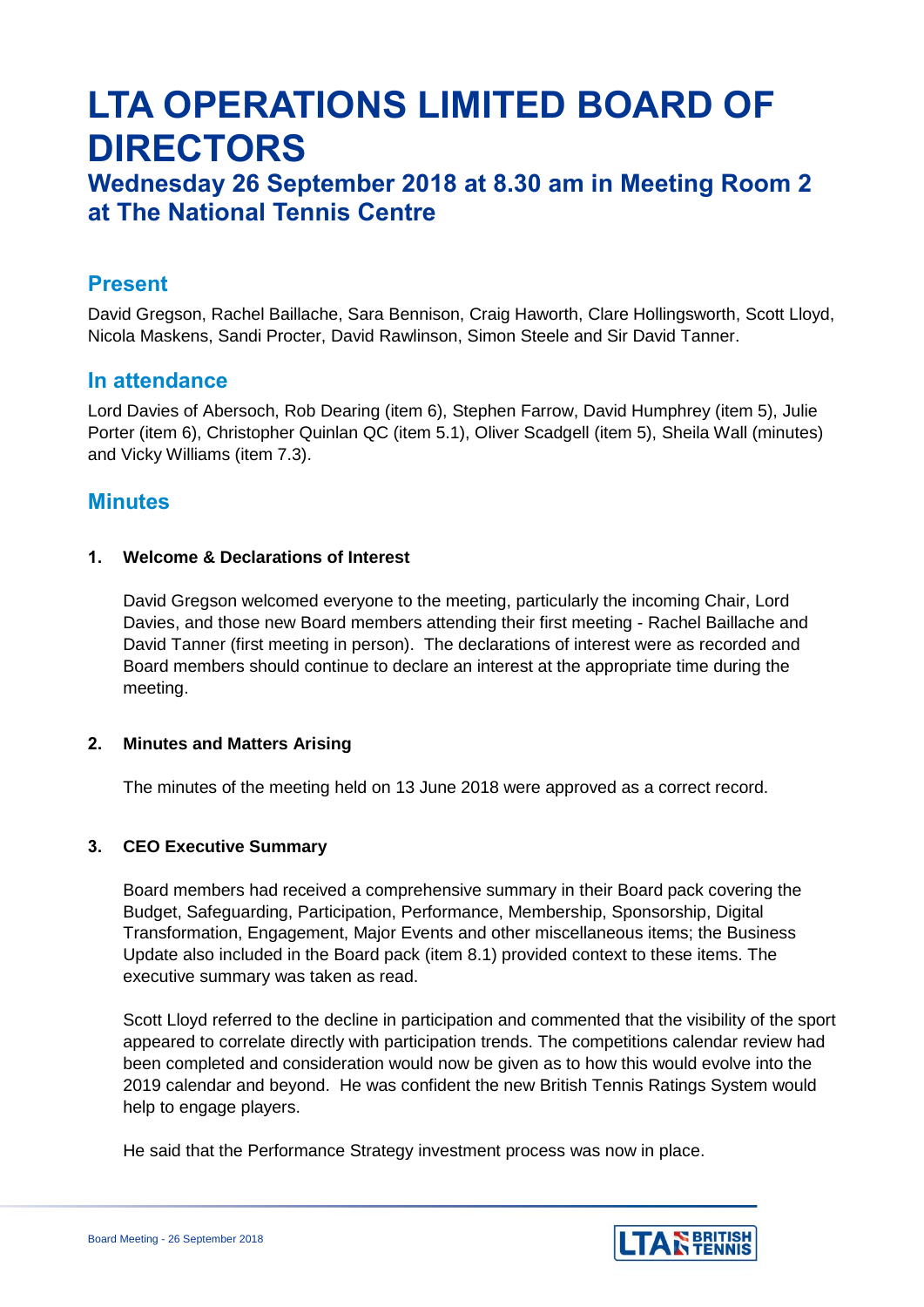He reported that the LTA had applied to host a Europe Africa Group I Fed Cup tie in Bath in February 2019; a decision on which would be made by the ITF shortly. The offer of a wild card, giving GB direct qualification to the Davis Cup finals in November 2019, had been accepted.

He added that significant changes would be made to the structure of British Tennis Membership which was a red item on the Dashboard. He commented that the hospitality income from the Major Events had been better than expected.

He referred the recently implemented Whistleblowing Service which would cover all areas of British tennis and it was agreed that details of this service should be provided to the Board.

### **4. Finance**

Board members had received a report from Simon Steele, together with the Management Accounts for the eight months ended 31 August 2018 and the Dashboard. The report was taken as read.

It was noted that Salesforce had been confirmed as the replacement provider for the current Siebel CRM platform.

# **5. Safeguarding Report**

The paper prepared by David Humphrey (Head of Safeguarding) included in the Board pack was noted.

David Gregson thanked the Exec team and David Humphrey for their continuing hard work in this important area.

# **6. TBTT**

#### **6.1 Projects Update**

Board members had received a report from Rob Dearing providing an update on TBTT, Transforming Scottish Indoor Tennis and Growing the Game. The report was taken as read.

#### **6.2 Facilities Investment Framework**

Board members had received a paper setting out the updated facility investment framework based on the review and consultation process undertaken since the June Board meeting. The report covered the steps taken since June, provided details of the evolved investment framework and set out the timeline for the next steps.

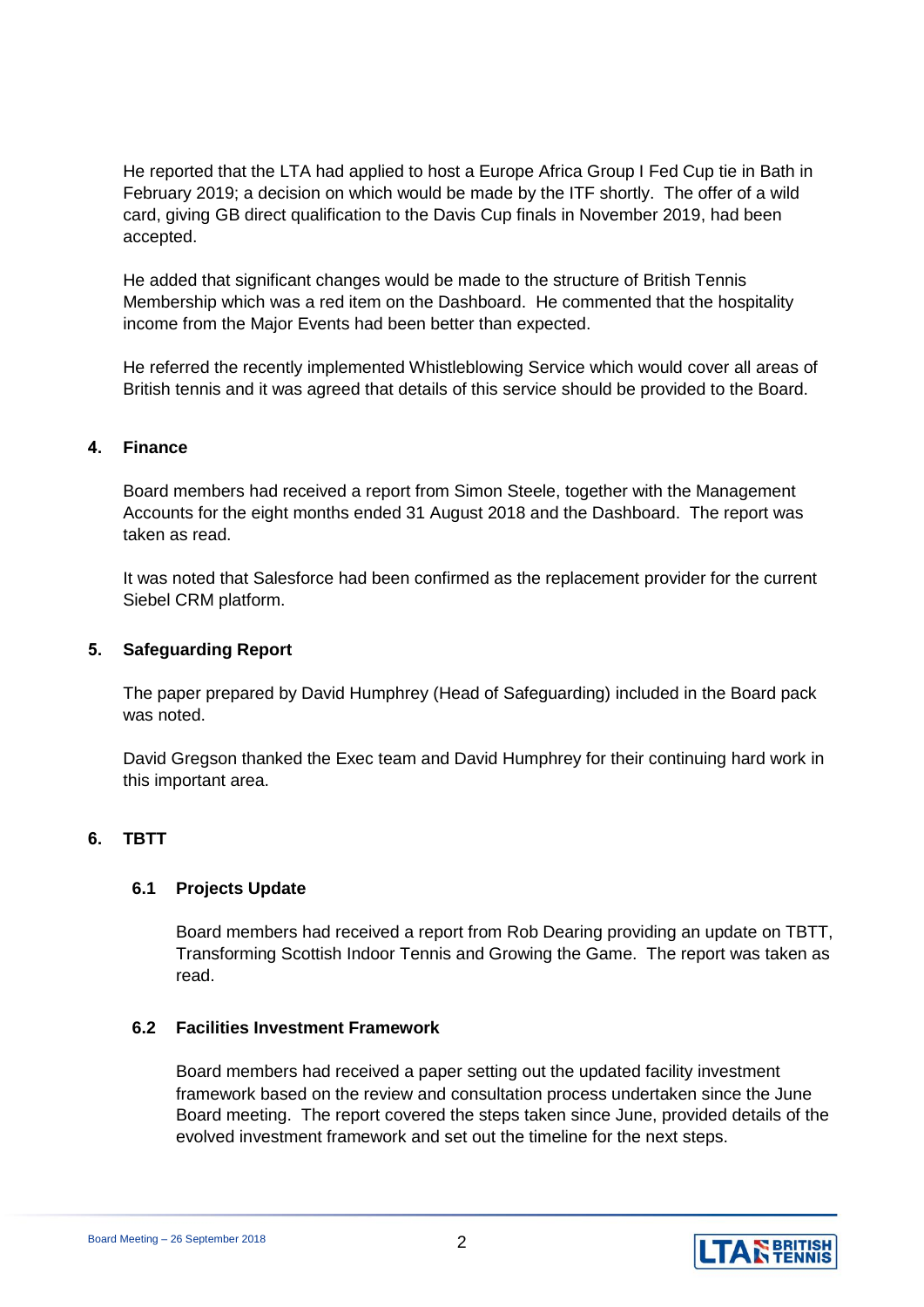# **7. Strategic Planning**

# **7.1 Vision, Mission, Objectives, Strategies and Tactics (VMOST)**

Board members had received a paper detailing the progress in implementing VMOST since the June Board meeting (complemented by a detailed presentation from Brand Vista). Since the strategies had been agreed, the priority had been to ensure the correct organisational structure was put in place to deliver VMOST and the 2019 budget and the 5 year plan would be aligned to support the new structure.

Board approval in principle was agreed. Scott Lloyd said he would update Council at its meeting the following week.

# **7.2 Tennis Foundation**

Board members had received a paper providing an overview of the decisions to be made and supporting documentation relating to the horizontal integration of the Tennis Foundation (TF) with the LTA and the future status of the TF.

# **7.3 2019 Draft Budget and 5 Year Plan**

As the implementation of VMOST progressed it would help inform the 5 Year Plan, both from an operational and financial perspective.

David Gregson thanked the Exec team for their hard work on the draft budget and 5 Year Plan which were agreed in principle for final approval at the December Board meeting.

#### **7.4 Key Business Areas**

#### **7.4.1 Consumer Brand Development**

The paper provided in the Board pack setting out the current thinking in terms of rebranding British tennis to ensure it aligned with VMOST was noted.

### **7.4.2 Commercial Partnership Strategy**

Board members had received a paper setting out the proposal for a Commercial Partnership Strategy.

#### **7.4.3 NTC**

The paper provided in the Board pack setting out the direction of travel for the NTC capital investment and operational delivery plans was noted. The associated costs would form part of the 2019 budget.

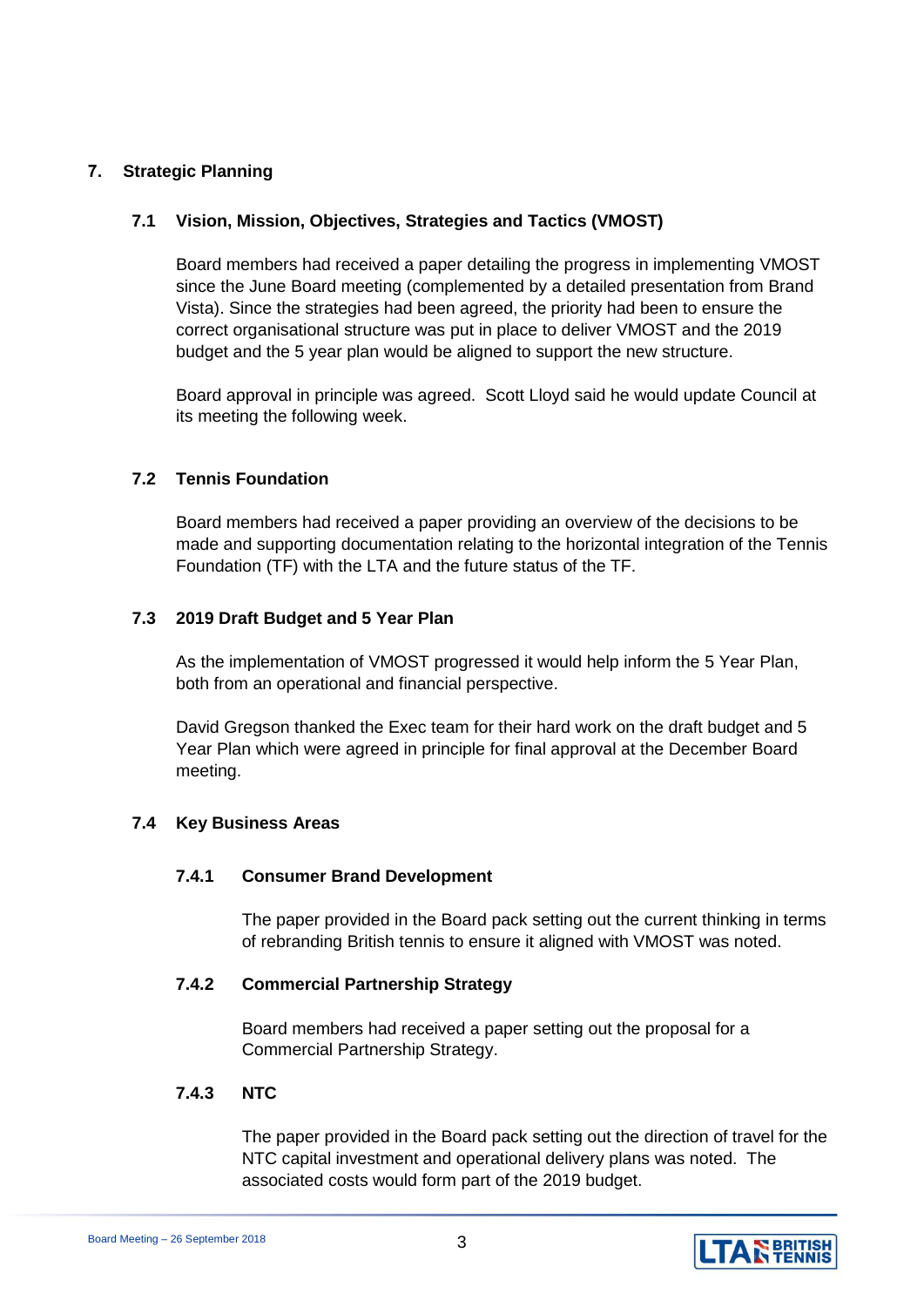# **8. Reports for Noting**

# **8.1 Business Update**

The Business Update provided in the Board pack was noted.

# **9. Any Other Business**

# **9.1 David Gregson**

Clare Hollingsworth acknowledged that this would be the last meeting chaired by David Gregson. She said it had been a privilege to work with him and, on behalf of her fellow Board members, thanked him for his dedication and commitment. Lord Davies added that the handover process overseen by David Gregson had been diligent and thorough.

#### **10. Closed Session**

The Board met in closed session.

There being no further business, the meeting finished at 2.50 pm.

Signed ………………………………….. Date …………………………………….

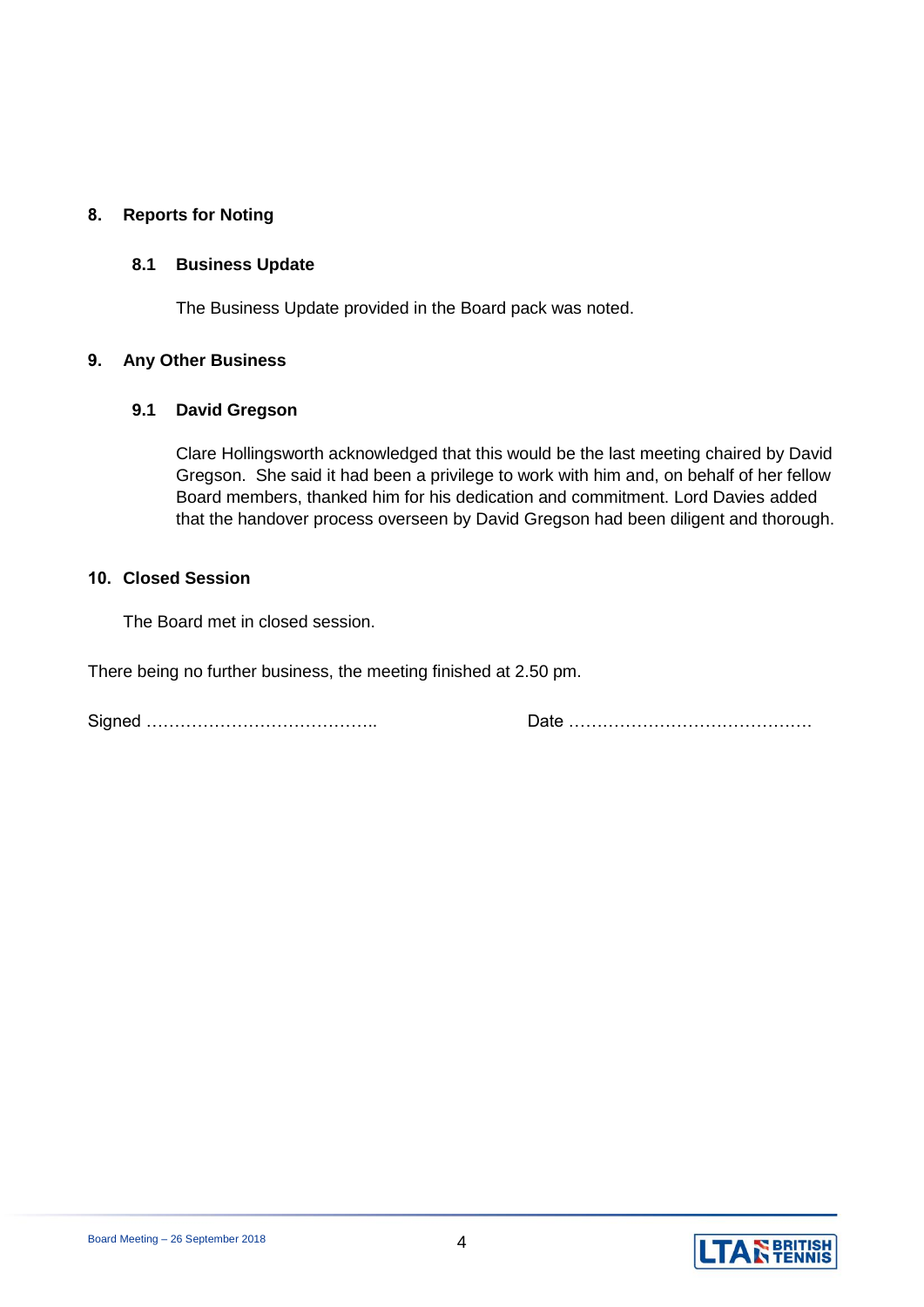# **LAWN TENNIS ASSOCIATION LIMITED BOARD OF DIRECTORS**

# **Wednesday 26 September 2018 at 2.15 pm in Meeting Room 2 at The National Tennis Centre**

# **Present**

David Gregson, Rachel Baillache, Sara Bennison, Craig Haworth, Clare Hollingsworth, Scott Lloyd, Nicola Maskens, Sandi Procter, David Rawlinson, Simon Steele and Sir David Tanner.

# **In attendance**

Lord Davies of Abersoch, Stephen Farrow and Sheila Wall (minutes).

# **Minutes**

# **1. Welcome & Declarations of Interest**

David Gregson welcomed everyone to the meeting. The declarations of interest were as previously recorded and Board members should continue to declare an interest at the appropriate time during the meeting.

### **2. Minutes and Matters Arising**

The minutes of the meeting held on 13 June 2018 were approved as a correct record.

# **3. LTA Committees**

David Gregson outlined the key decisions on committee membership made by the Board Nominations Committee at its meeting on 18 September and these were approved by the Board as follows:

Committee of Management LTA Representatives: Sara Bennison, Martin Corrie, Lord Davies of Abersoch, Clare Hollingsworth, Nicola Maskens, David Rawlinson and Cathie Sabin.

Audit Committee: Clare Hollingsworth to continue as Chair; Rachel Baillache and David Rawlinson to be members.

Board Nominations Committee: Lord Davies of Abersoch as Chair; Martin Corrie, Clare Hollingsworth, David Rawlinson and Sir David Tanner to be members.

Council Nominations Committee: no change, ie Martin Corrie as Chair; Craig Haworth, Nicola Maskens, Sandi Procter and David Rawlinson to be members.

Remuneration Committee: Rachel Baillache to Chair; Sara Bennison, Martin Corrie, Lord Davies of Abersoch and David Rawlinson to be members.